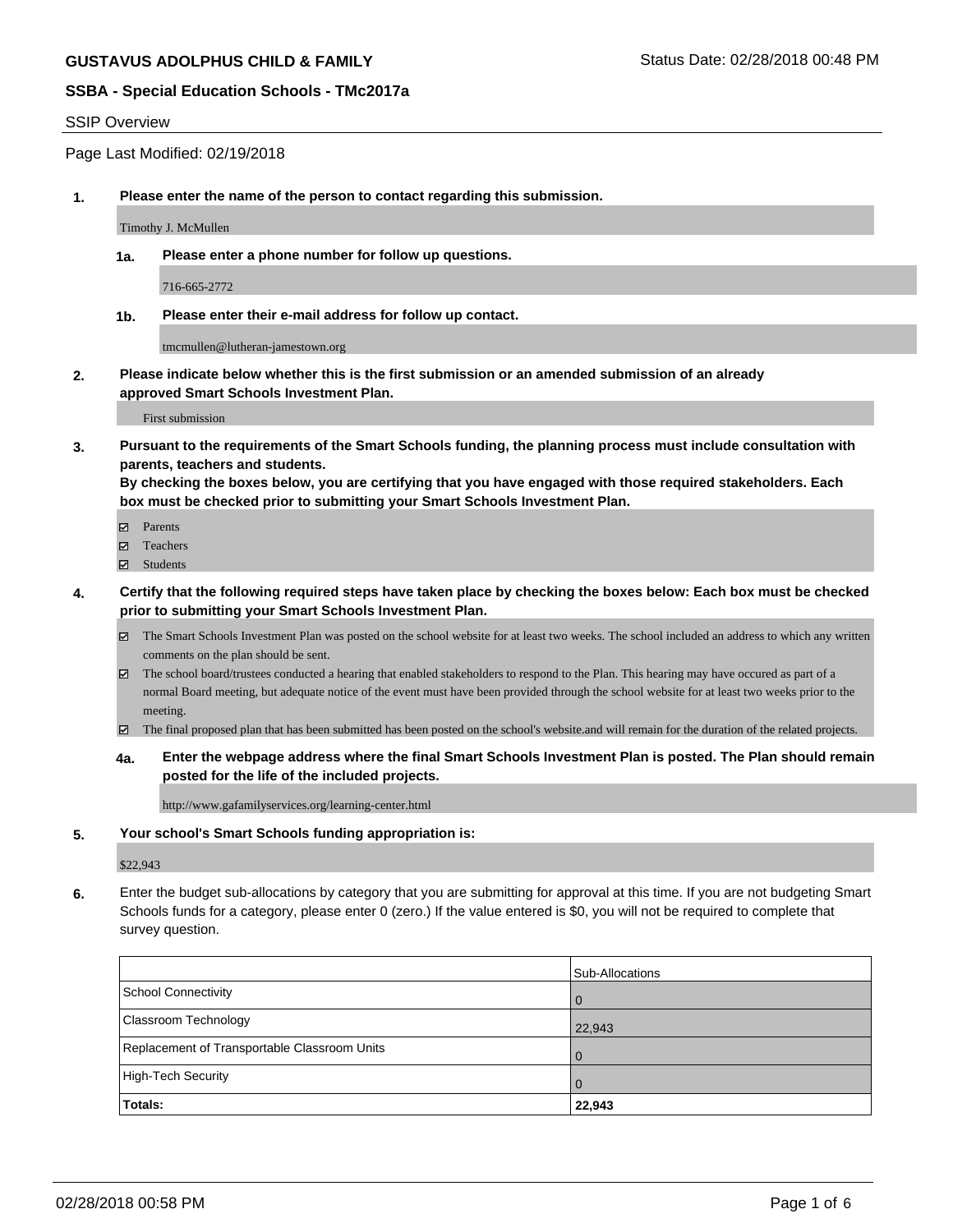#### School Connectivity

Page Last Modified: 02/19/2018

**1. Describe how you intend to use Smart Schools funds for high-speed broadband and/or wireless connectivity projects in school buildings.**

(No Response)

**2. Describe how the school plans to use digital connectivity and technology to improve teaching and learning.**

(No Response)

**3. Does your School Connectivity project require new construction or substantially altered space and result in capitalized cost in excess of \$100,000?**

(No Response)

**4.** If you are submitting an allocation for **School Connectivity** complete this table.

**Note that the calculated Total at the bottom of the table must equal the Total allocation for this category that you entered in the SSIP Overview overall budget.** 

|                                            | Sub-Allocation |
|--------------------------------------------|----------------|
| Network/Access Costs                       | (No Response)  |
| <b>Outside Plant Costs</b>                 | (No Response)  |
| School Internal Connections and Components | (No Response)  |
| <b>Professional Services</b>               | (No Response)  |
| Testing                                    | (No Response)  |
| <b>Other Upfront Costs</b>                 | (No Response)  |
| <b>Other Costs</b>                         | (No Response)  |
| Totals:                                    | 0              |

**5. Please detail the type, quantity, per unit cost and total cost of the eligible items under each sub-category. This is especially important for any expenditures listed under the "Other" category. All expenditures must be eligible for tax-exempt financing to be reimbursed with Smart Schools funds. Sufficient detail must be provided so that we can verify this is the case. If you have any questions, please contact us directly through smartschools@nysed.gov. Add rows under each sub-category for additional items, as needed.**

| Select the allowable expenditure | Item to be purchased | Quantity      | Cost per Item | <b>Total Cost</b> |
|----------------------------------|----------------------|---------------|---------------|-------------------|
| type.                            |                      |               |               |                   |
| Repeat to add another item under |                      |               |               |                   |
| each type.                       |                      |               |               |                   |
| (No Response)                    | (No Response)        | (No Response) | (No Response) | (No Response)     |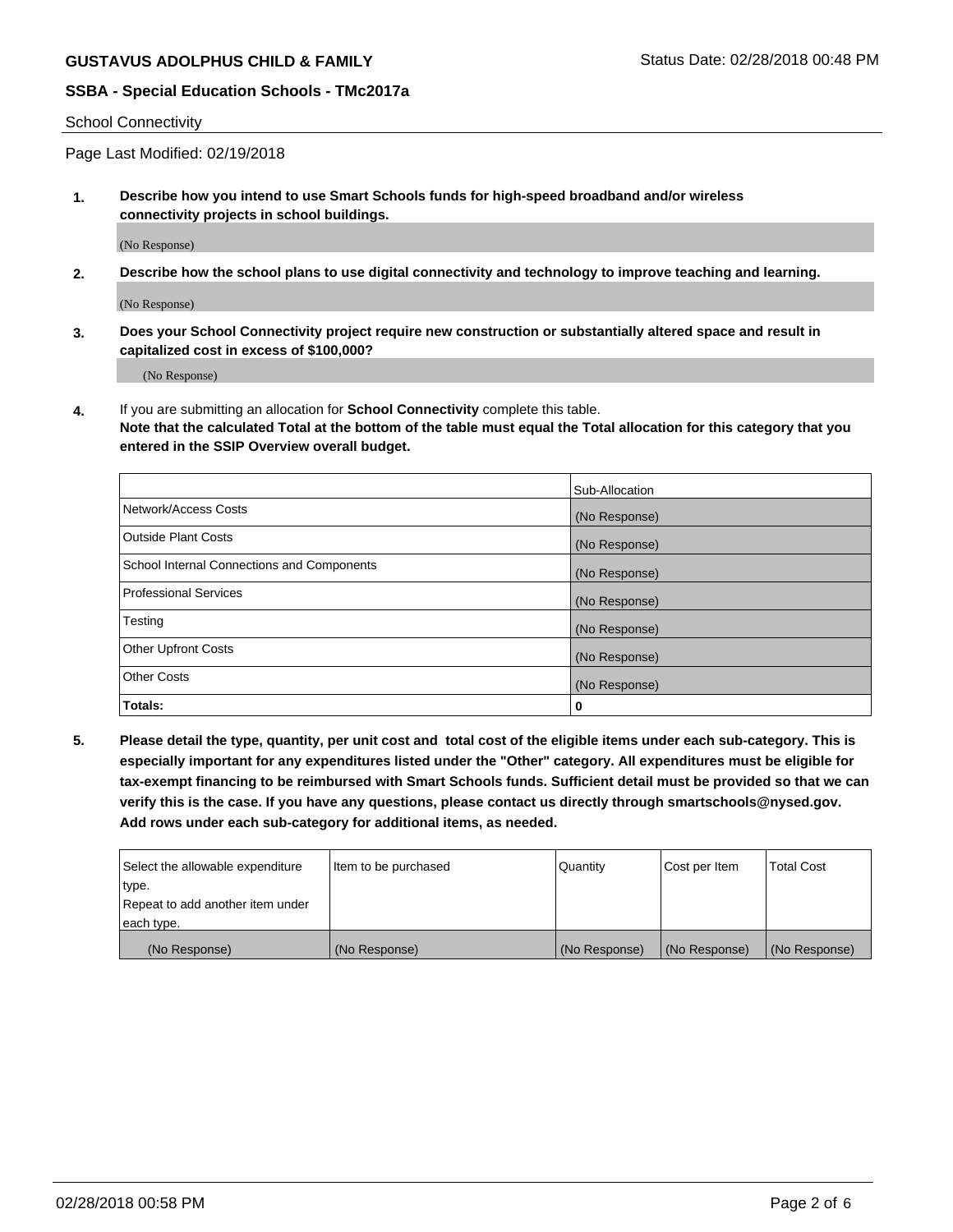Classroom Learning Technology Equipment (Devices)

Page Last Modified: 02/19/2018

**1. Describe the devices you intend to purchase and their compatibility with existing or planned platforms or systems.**

The Gustavus Adolphus Learning Center will purchase laptops, iPads (tablets), and iPad cases. They will be compatible with our existing platforms and systems.

**2. Describe how the proposed technology purchases will improve teaching and learning inside or outside of the classroom.**

Our current laptops and iPads (tablets) are outdated and slow. New ones will allow students and staff to access various learning sites on the internet and they will be easier for students to use for classwork and projects.

**3. To ensure the sustainability of technology purchases made with Smart Schools funds, schools must have a plan to maintain and support technology purchases reimbursed with Smart Schools funds. This sustainability plan should support recurring costs of use that are ineligible for Smart Schools funding such as device maintenance, technical support, Internet and wireless fees, maintenance of hotspots, staff professional development, building maintenance and the replacement of incidental items.**

 $\boxtimes$  By checking this box, you certify that the school has a sustainability plan as described above.

**4. Schools must ensure that devices purchased with Smart Schools funds will be distributed, prepared for use, maintained and supported appropriately. Schools must maintain detailed device inventories in accordance with generally accepted accounting principles.**

 $\boxtimes$  By checking this box, you certify that the school has a distribution and inventory management plan and system in place.

**5. Schools must contact the SUNY/CUNY teacher preparation program that supplies the largest number of the its new teachers to request advice on innovative uses and best practices at the intersection of pedagogy and educational technology.**

 $\boxtimes$  By checking this box, you certify that you have contacted the SUNY/CUNY teacher preparation program that supplies the largest number of your new teachers to request advice on these issues.

**5a. Please enter the name of the SUNY or CUNY Institution that you contacted.**

SUNY-Fredonia

**5b. Enter the primary Institution phone number.**

716-673-3115

**5c. Enter the name of the contact person with whom you consulted and/or will be collaborating with on innovative uses of technology and best practices.**

Dr. Christine Givner

**6.** If you are submitting an allocation for **Classroom Educational Technology**, complete this table.

**Note that the calculated Total at the bottom of the table must equal the Total allocation for this category that you entered in the SSIP Overview overall budget.**

|                         | Sub-Allocation |
|-------------------------|----------------|
| Interactive Whiteboards | <b>0</b>       |
| Computer Servers        | <b>0</b>       |
| Desktop Computers       | l 0            |
| <b>Laptop Computers</b> | 15,980         |
| <b>Tablet Computers</b> | 5,913          |
| <b>Other Costs</b>      | 1,050          |
| Totals:                 | 22,943         |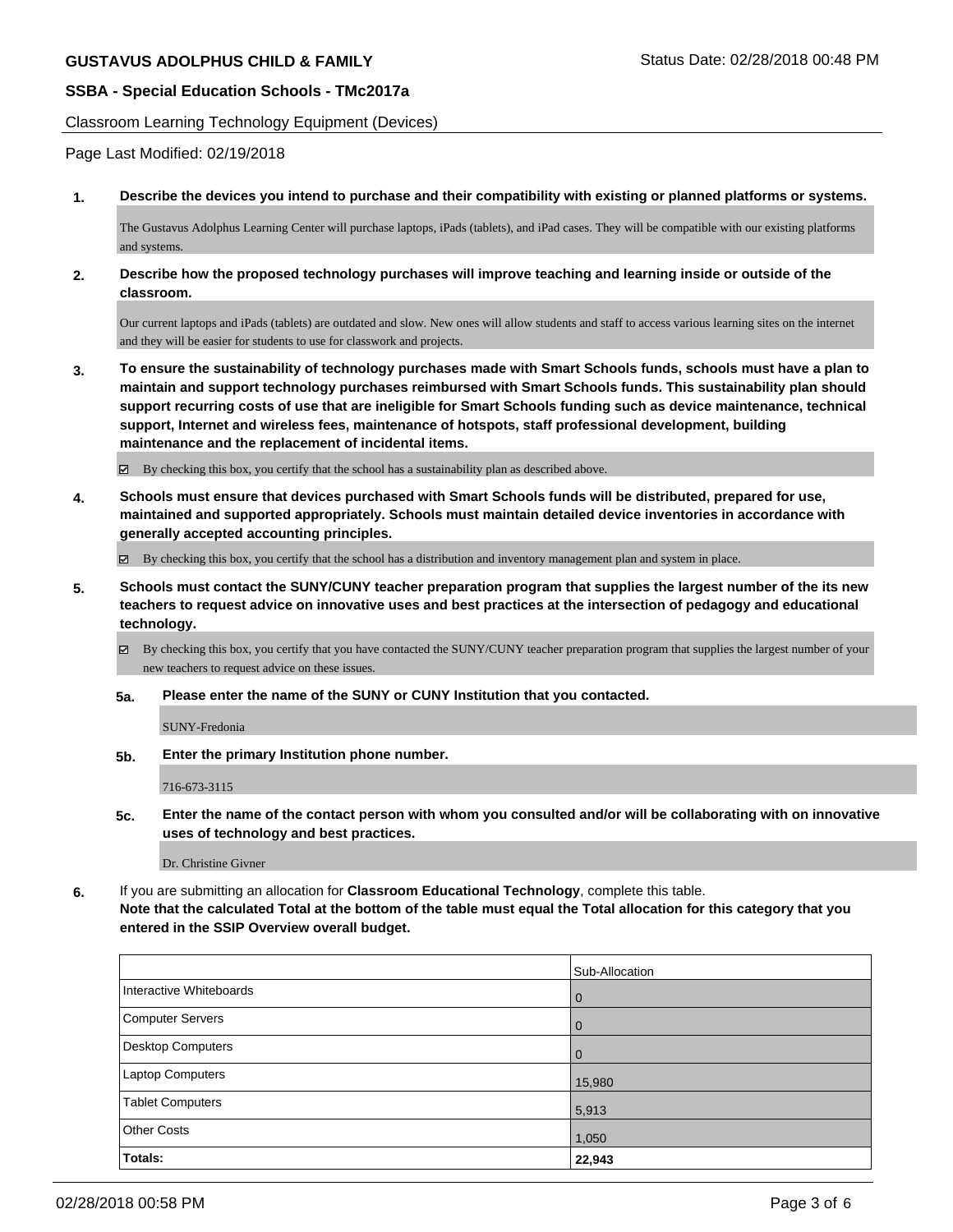Classroom Learning Technology Equipment (Devices)

Page Last Modified: 02/19/2018

**7. Please detail the type, quantity, per unit cost and total cost of the eligible items under each sub-category. This is especially important for any expenditures listed under the "Other" category. All expenditures must be capital bond eligible to be reimbursed with Smart Schools funds. If you have any questions, please contact us directly through smartschools@nysed.gov.**

**Add rows under each sub-category for additional items, as needed.**

| Select the allowable expenditure | Item to be purchased | Quantity | Cost per Item | <b>Total Cost</b> |
|----------------------------------|----------------------|----------|---------------|-------------------|
| type.                            |                      |          |               |                   |
| Repeat to add another item under |                      |          |               |                   |
| each type.                       |                      |          |               |                   |
| <b>Laptop Computers</b>          | <b>HP ProBook</b>    | 20       | 799           | 15,980            |
| <b>Tablet Computers</b>          | l Microsoft iPads    | 18       | 329           | 5,913             |
| <b>Other Costs</b>               | l iPad cases         | 21       | 50            | 1,050             |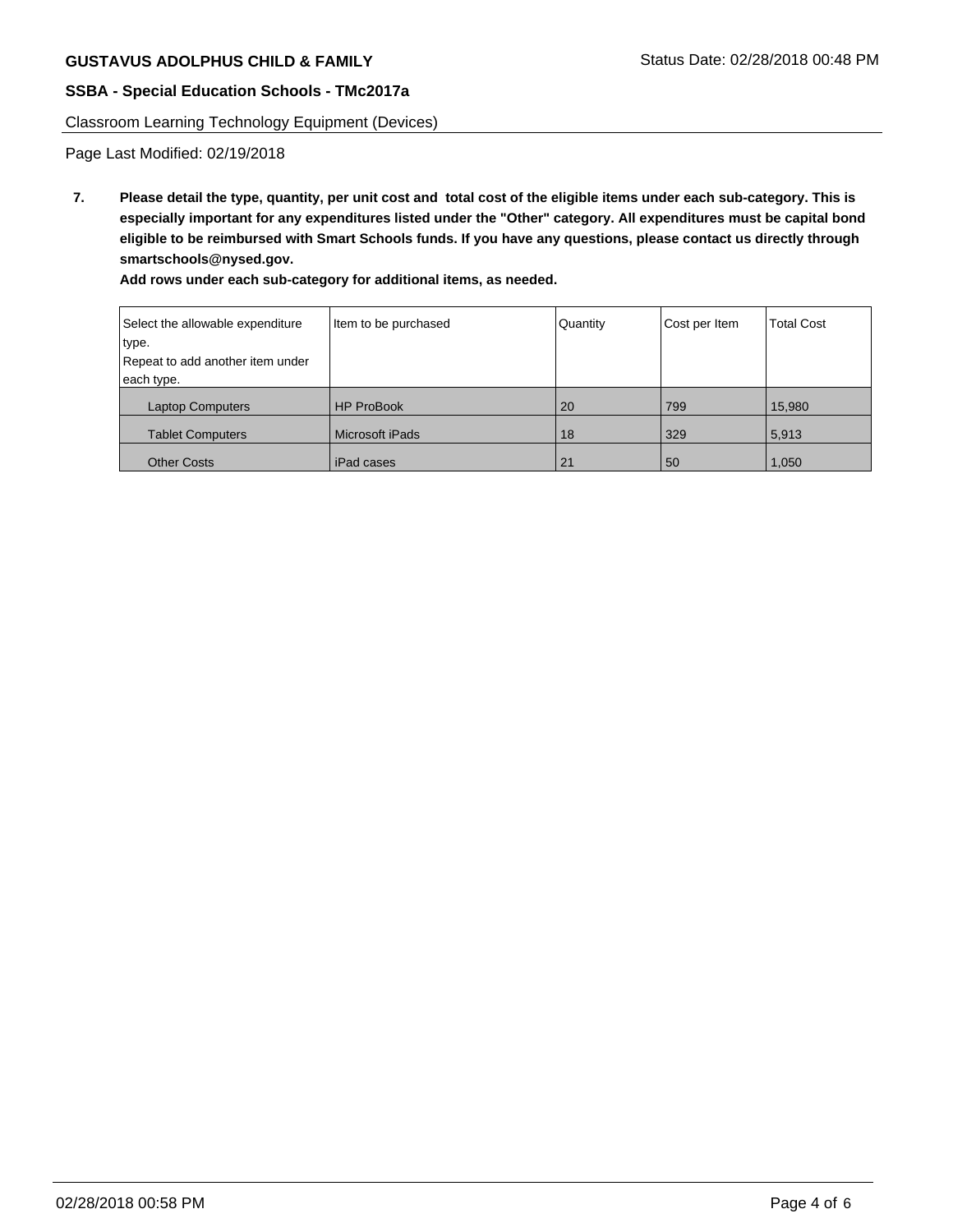Replace/Modernize Transportable Classrooms

Page Last Modified: 02/19/2018

**1. Describe the school's plan to construct, enhance or modernize education facilities to provide high-quality instructional space by replacing transportable classrooms.**

(No Response)

**2. Does your Classroom Trailer project require new construction or substantially altered space and result in capitalized cost in excess of \$100,000?**

(No Response)

**3.** If you have made an allocation for **Replace Transportable Classrooms**, complete this table. **Note that the calculated Total at the bottom of the table must equal the Total allocation for this category that you entered in the SSIP Overview overall budget.**

|                                                | Sub-Allocation |
|------------------------------------------------|----------------|
| Construct New Instructional Space              |                |
| Enhance/Modernize Existing Instructional Space |                |
| <b>Other Costs</b>                             |                |
| Totals:                                        |                |

**4. Please detail the type, quantity, per unit cost and total cost of the eligible items under each sub-category. This is especially important for any expenditures listed under the "Other" category. All expenditures must be capital bond eligible to be reimbursed with Smart Schools funds. If you have any questions, please contact us directly through smartschools@nysed.gov.**

**Add rows under each sub-category for additional items, as needed.**

| Select the allowable expenditure | Item to be purchased | Quantity      | Cost per Item | <b>Total Cost</b> |
|----------------------------------|----------------------|---------------|---------------|-------------------|
| type.                            |                      |               |               |                   |
| Repeat to add another item under |                      |               |               |                   |
| each type.                       |                      |               |               |                   |
| (No Response)                    | (No Response)        | (No Response) | (No Response) | (No Response)     |